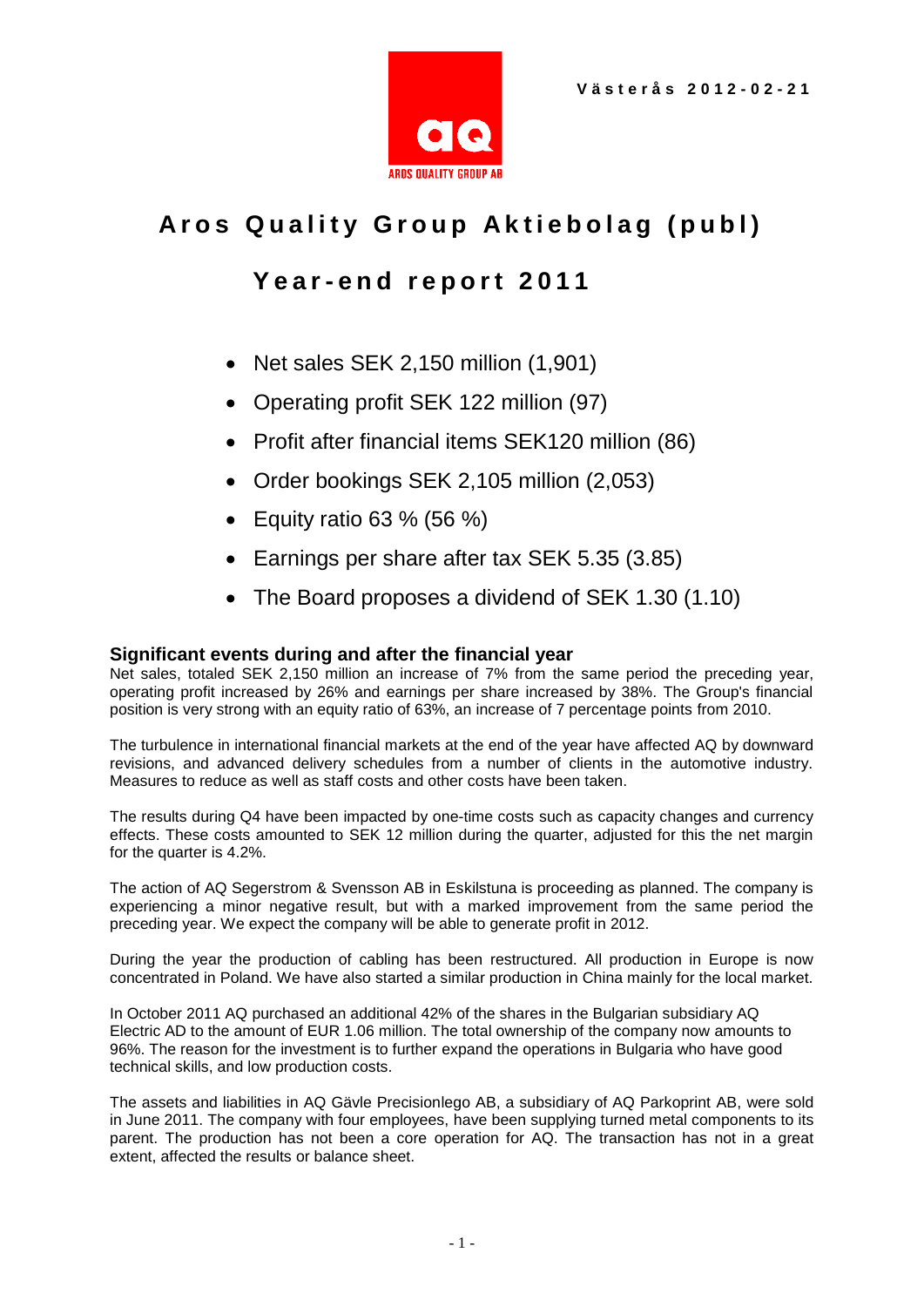AQ Holmberg AB acquired, January 1, 2012, through a cash transaction all the shares in Vadstena Industriplast Aktiebolag from Vadstena Polymer AB. The company produces injection molded plastic parts for demanding industrial customers. The business had sales in 2011 over SEK 60 million and has approximately 40 employees. The integration between AQ Holmberg AB and Vadstena Industriplast Aktiebolag has begun.

Otherwise there are no significant events to report. Our focus on the, for AQ very important parameters, increased delivery reliability and quality improvement, we work tirelessly with.

#### **Information of parent company**

The parent company, Aros Quality Group Aktiebolag, focuses primarily on leadership and development of the Group. Company sales are, as in previous years, almost exclusively of sale of management services to subsidiaries. Purchases from the subsidiaries do not exist to any appreciable extent.

#### **The drawing up of the interim report**

The interim report has been prepared in accordance with the Swedish Annual Accounts Act as well as IFRS, applying IAS 34, Interim Financial Reporting, which contains general requirements for the design, structure and minimum information requirements in the interim report. The accounting and valuation principles applied are the same as used in the latest annual report for 2010. The report has not been audited.

#### **Significant estimates and evaluations for accounting purposes.**

The Board has in preparing the interim report found no record that would be especially exposed from a risk point of view and thus induce significant adjustments to future periods.

#### **Future prospects**

With the uncertainty in the financial market and thus the demand for our products the Board waive providing a forecast for the full year, however, the beginning of 2012 showed a stable volume compared with the fourth quarter of 2011, why the board expects a better start to 2012 than the final quarter of 2011.

The Group strives for continued profitable growth within its business areas. The growth will be achieved both organically and through acquisitions.

### **AQ in brief**

AQ is a leading supplier to demanding industrial customers and is listed on AktieTorget.

The Group operates in two business segments *Component* which produce transformers, cabling, mechanical parts, stamped sheet metal and plastic injection molding and *Systems* which produces systems, automation and power solutions and assemble complete machines in close cooperation with customers.

### **The Group's Income Statement (KSEK)**

| Q4 2011  | Q4 2010   | <b>Acc 2011</b> | Acc 2010   |
|----------|-----------|-----------------|------------|
| 472 259  | 569 905   | 2 149 541       | 1900674    |
| 3077     | 2414      | 11 392          | 7806       |
| -470 783 | $-544269$ | $-2038669$      | $-1811621$ |
| 4553     | 28 050    | 122 264         | 96 859     |
| 3 1 6 7  | 1910      | $-2275$         | $-11055$   |
| 7720     | 29 960    | 119989          | 85 804     |
| $-1022$  | -7 768    | $-25876$        | $-19739$   |
| 6698     | 22 192    | 94 113          | 66 065     |
| 0.43     | 1,43      | 5,31            | 3,85       |
| 1,6%     | 5,3%      | 5,6%            | 4,5%       |
|          |           |                 |            |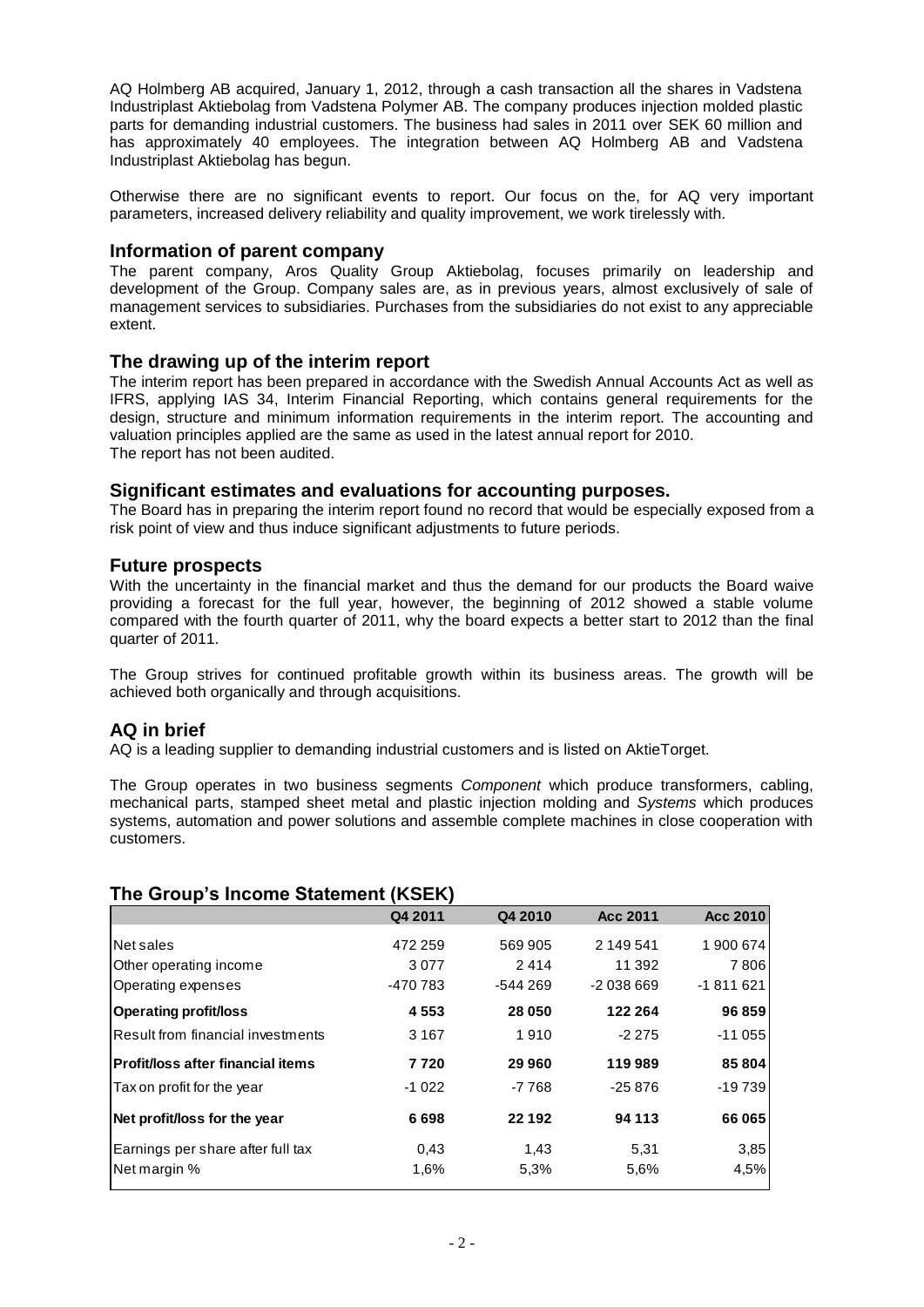| THE F GIGHT OUTINGITY 3 THEOTHE ORIGINAL (TOLITY | Q4 2011 | Q4 2010 | <b>Acc 2011</b> | <b>Acc 2010</b> |
|--------------------------------------------------|---------|---------|-----------------|-----------------|
| Net sales                                        | 15775   | 16 074  | 48 650          | 33 046          |
| <b>Operating expenses</b>                        | $-574$  | $-6100$ | $-16741$        | $-19262$        |
| Operating profit/loss                            | 15 201  | 9974    | 31909           | 13784           |
| <b>Result from financial investments</b>         | -6320   | 43 617  | -638            | 37 696          |
| <b>IProfit/loss after financial items</b>        | 8881    | 53 591  | 31 271          | 51 480          |
| Appropriations and tax on profit                 | 6864    | $-1938$ | 747             | $-1911$         |
| Net profit/loss for the year                     | 15745   | 51 653  | 32018           | 49 569          |

### **The Parent Company's Income Statement (KSEK)**

# **Balance Sheet (KSEK)**

|                                     | Group     |            | <b>Parent company</b> |         |
|-------------------------------------|-----------|------------|-----------------------|---------|
| <b>Assets</b>                       | Q4 2011   | Q4 2010    | Q4 2011               | Q4 2010 |
|                                     |           |            |                       |         |
| Fixed assets                        | 232 258   | 234 915    | 206816                | 209 846 |
| Inventories, etc.                   | 401 525   | 388 843    |                       |         |
| Other short-term receivables        | 413466    | 458 308    | 131 004               | 116866  |
| Cash and bank balances              | 58 078    | 25 400     | 27 34 6               | 7458    |
| <b>Total assets</b>                 | 1 105 327 | 1 107 465  | 365 166               | 334 170 |
| <b>Equity and liabilities</b>       |           |            |                       |         |
| Equity                              | 690 985   | 624 701    | 288786                | 276 524 |
| Untaxed reserves                    |           |            | 12740                 | 13490   |
| Interest-bearing liabilities        | 60829     | 94 080     | 22 193                | 1 1 2 2 |
| <b>Other liabilities</b>            | 353 513   | 388 684    | 41 447                | 43 0 35 |
| <b>Total equity and liabilities</b> | 1 105 327 | 1 107 465  | 365 166               | 334 170 |
| Equity ratio                        | 63%       | <b>56%</b> | 82%                   | 86%     |

### **Cash Flow Analysis (KSEK)**

|                                            | Group           |          | <b>Parent company</b> |          |  |
|--------------------------------------------|-----------------|----------|-----------------------|----------|--|
|                                            | <b>Acc 2011</b> | Acc 2010 | Acc 2011              | Acc 2010 |  |
| Net operating profit/loss                  | 122 264         | 96 859   | 31 909                | 13784    |  |
| Non-cash transactions                      | 44 2 26         | 41 471   | 41                    | -7 1731  |  |
| Net financial income/expense               | $-3884$         | $-1714$  | $-349$                | $-97$    |  |
| Income tax paid                            | $-25039$        | -20 910  | $-2$                  | -3 927   |  |
| Changes in working capital                 | 137 567         | 115 706  | 31 599                | 2587     |  |
| Rörelsekapitalets förändring               | $-36829$        | $-28451$ | $-15726$              | 37 596   |  |
| <b>Cash-flow from operating activities</b> | 100738          | 87 255   | 15873                 | 40 183   |  |
| Result from financial investments          | $-40659$        | $-46418$ | 2538                  | $-20438$ |  |
| Cash flow from financing activities        | $-30253$        | $-45508$ | 1 3 1 5               | $-28165$ |  |
| Increase/reduction of liquid funds         | 29 8 26         | $-4671$  | 19726                 | $-8420$  |  |
| Liquid funds at beginning of year          | 25 400          | 36 369   | 7458                  | 15878    |  |
| Exchange rate difference in liquid funds   | 2852            | $-6298$  | 162                   | 0        |  |
| Liquid funds at end of period              | 58 078          | 25 400   | 27 346                | 7458     |  |